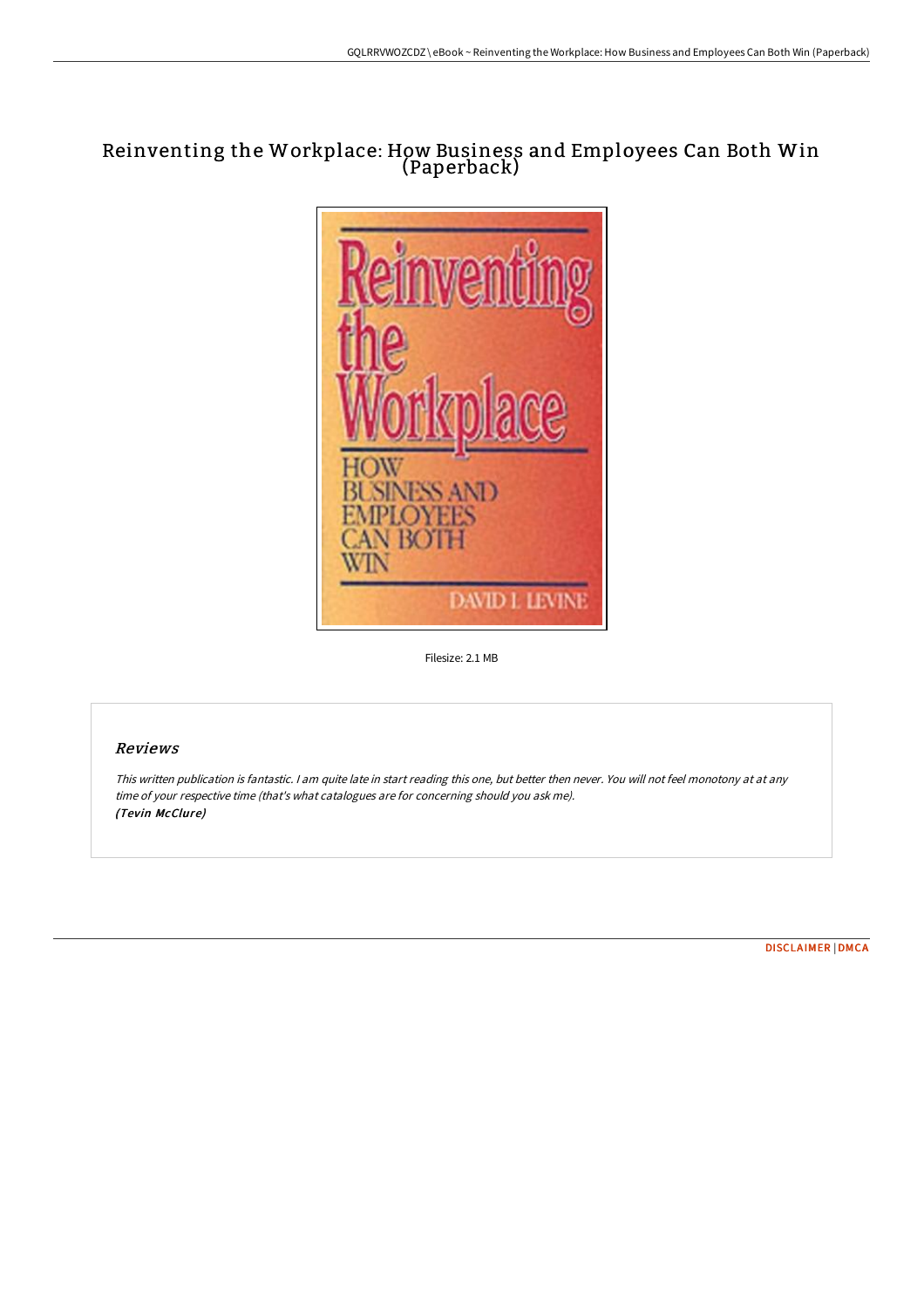## REINVENTING THE WORKPLACE: HOW BUSINESS AND EMPLOYEES CAN BOTH WIN (PAPERBACK)

⊕ **DOWNLOAD PDF** 

BROOKINGS INSTITUTION, United States, 1995. Paperback. Condition: New. Language: English . Brand New Book. What is the future shape of the American workplace? This question is the focus of a national debate as the country strives to find a system that provides a good standard of living for workers while allowing U.S. businesses to succeed at home and compete abroad. In this book, David Levine uses case studies and extensive evidence to show that greater employee involvement in the workplace can significantly increase both productivity and worker satisfaction. Employee involvement has many labels, including high-performance workplaces, continuous improvement, or total quality management. The strongest underlying theme is that frontline employees who are actually performing the work will always have insights about how to improve their tasks. Employee involvement includes a range of policies that, at the minimal end, permit workers to suggest improvement, and at the substantive end, create an integrated strategy to give all employees the ability, motivation, and authority to constantly improve the organization s operations. Despite the evidence of its benefits, substantive employee involvement remains the exception in the U.S. work force. Levine explores the obstacles to its spread, which include legal barriers, capital markets that discourage investment in people, organizational inertia, and the costs of implementation. Levine concludes with specific public policy recommendations for increasing the extent of employee involvement, including changes in government regulation of capital and labor markets to encourage long-term investment and labor-management cooperation. He recommends macroeconomic policies to sustain high employment, less regulation for high-involvement workplaces, and training in schools and on the job to teach high-involvement practices. He also suggests new roles for unions and provides a checklist for employers to assess their progress in implementing employee involvement. David I. Levine was on the staff of President Clinton s Council of...

Read Reinventing the Workplace: How Business and Employees Can Both Win [\(Paperback\)](http://albedo.media/reinventing-the-workplace-how-business-and-emplo.html) Online  $\textcolor{red}{\Box}$ Download PDF Reinventing the Workplace: How Business and Employees Can Both Win [\(Paperback\)](http://albedo.media/reinventing-the-workplace-how-business-and-emplo.html)